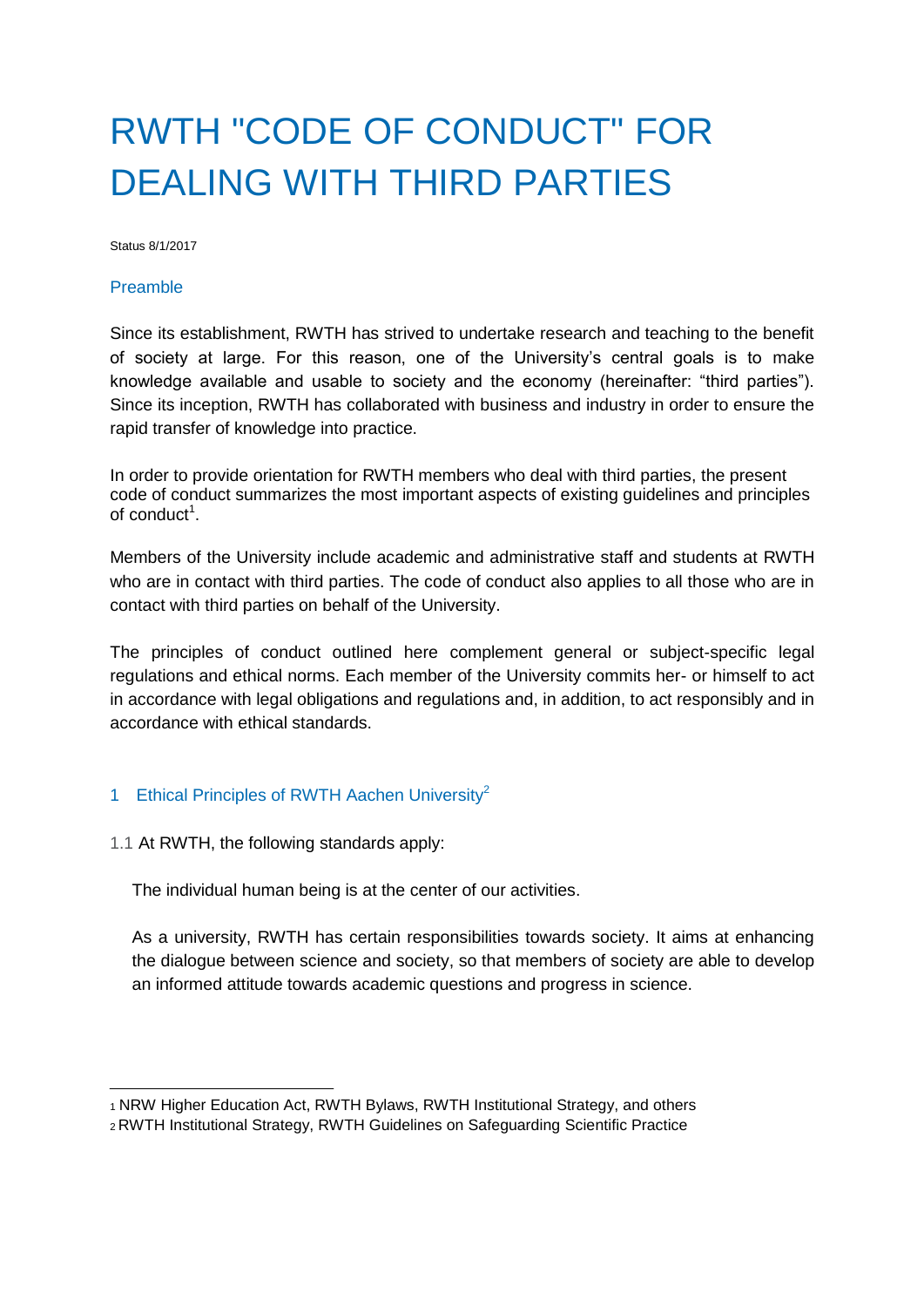RWTH is dedicated to peace; for this reason, our research and teaching serve peaceful purposes only.

Good science is characterized by competence, relevance, diversity, freedom, the will to success, dedication, honesty, transparency, and equal opportunities; our scientific staff stand for these values.

The appreciation of others, the willingness to cooperate, and open communication between all groups and units are important to us.

1.2 These values form the ethical basis for the actions of all members of our University.

1.3 RWTH expects of its partners in collaboration that they share the above named principles. They all abide by the law.

# 2. Dealing with Collaborative Partners<sup>4</sup>

2.1 The freedom of research and teaching and the independence of RWTH from the interests of third parties are to be maintained at all times to secure scientific autonomy.

2.2 In order to meet the University's responsibilities towards society, RWTH is obligated to publish its research results at the appropriate time and in an appropriate form (this applies in particular to publications made as part of doctoral projects). Third parties must agree to this principle in order to be eligible for cooperation with RWTH.

2.3 When entering into collaborative partnerships, it is imperative that the reputation of RWTH is preserved. At a general level, this means that the transparency of decisions must be secured.

2.4 For RWTH researchers, scientific care and accuracy in all fields of activity are of the utmost importance. These principles are adhered to when performing collaborative research and development projects.

2.5 RWTH also offers commercial research and development services.<sup>5</sup> If these activities lead to intellectual property rights these are made available to the collaborative partners; however, the passing on of protective rights must be remunerated.

<sup>3</sup> Higher Ed. Act §3 (6) and RWTH Bylaws §2, please also see the recommendations on how to handle security-relevant research provided by the DFG: "Freedom of Science and Responsibilities of Science,"

<sup>4</sup> NRW Higher Education Act, RWTH Guidelines on Safeguarding Scientific Practice

<sup>5</sup> EU Framework for State aid for research and development and innovation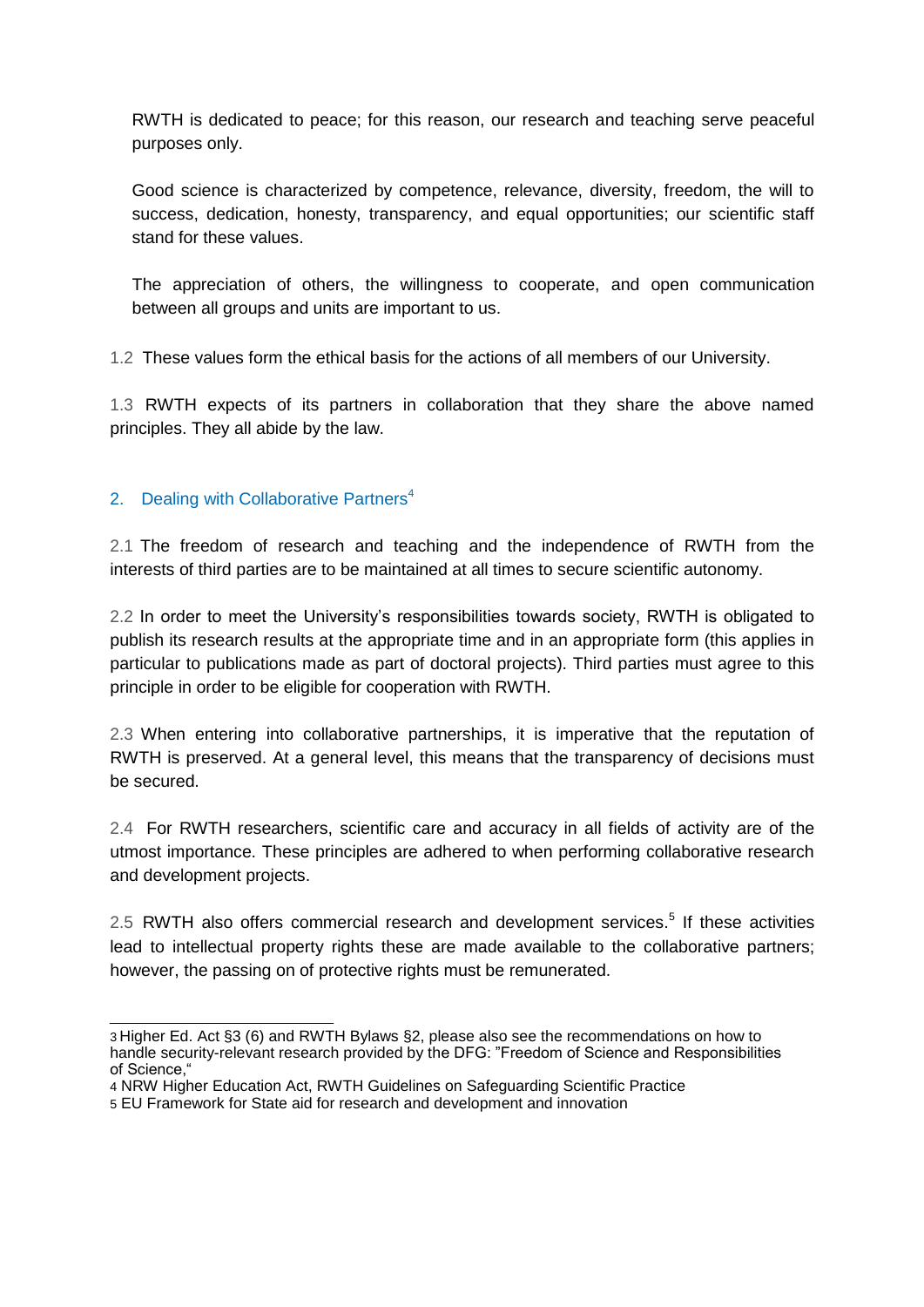Moreover it must be ensured that RWTH maintains the rights of use of protected intellectual property.

## 3. Dealing with Conflicts of Interest<sup>6</sup>

3.1 RWTH Aachen University is a public research and educational institution. For this reason, in case of conflicts of interest between RWTH and third parties, it is always preferable for all members of the University to act in the public interest.

3.2 If a university member takes up secondary employment or performs services for third parties, it is to be ensured that the member's official duties are not adversely affected.

### 4. Confidentiality of Information<sup>7</sup>

4.1 The threats posed by economic and industrial espionage are increasing. As RWTH cooperates with third parties that operate worldwide, all RWTH members are asked to minimize the risk of becoming a target of such espionage.

4.2 When initiating collaborations between RWTH and third parties, it is to be defined what information is to be treated as confidential. The handling of this information between RWTH and third parties is to be contractually regulated. To be protected are, besides technical data, in particular personal data, e.g. of students. Before concluding an agreement, both collaborative partners sign a confidentiality agreement if confidential information is being handled as part of the collaborative venture.

#### 5. Bribery and Corruption<sup>8</sup>

5.1 It is not permitted for RWTH members to offer, promise, grant or provide any undue benefits (such as invitations, cash payments, presents, bonuses, services, etc.), directly or indirectly, in connection with official duties performed. RWTH members are not permitted to take advantage of their position to demand, accept, or procure benefits for themselves.

5.2 If possible benefits are to be received, it is mandatory to ask the permission of one's superior in advance (official employer approval).

5.3 RWTH has issued guidelines on Corruption Prevention and Protection of Employees.<sup>9</sup>

<sup>6</sup>Sections 33, 34 and 36 Civil Servant Status Act, articles 20, 21, Administrative Process Act

<sup>7</sup>Section 37 Civil Servant Status Act, section 3 (2) TV-L, Section 6 NRW Data Protection Act 8 Section 42 Civil Servant Status Act, section 59, section 3 NRW Civil Service Act (3) TV-L, NRW Corruption Prevention Act